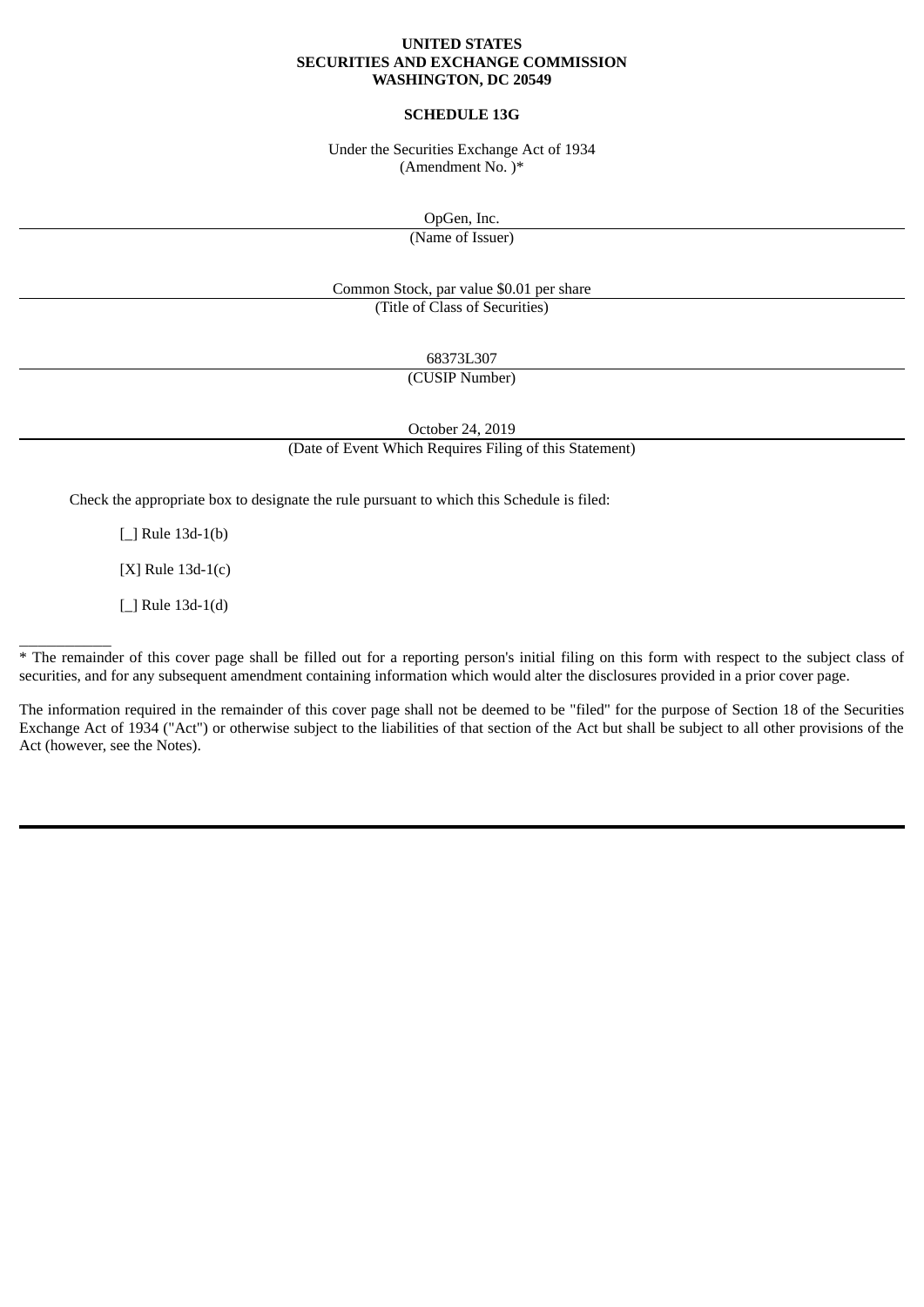| <b>CUSIP No</b> | 68373L307                                                                                  |                       |
|-----------------|--------------------------------------------------------------------------------------------|-----------------------|
| 1.              | NAME OF REPORTING PERSONS                                                                  |                       |
|                 | Armistice Capital, LLC                                                                     |                       |
| 2.              | CHECK THE APPROPRIATE BOX IF A MEMBER OF A GROUP (SEE INSTRUCTIONS)                        | (a) $\Box$            |
| 3.              | <b>SEC USE ONLY</b>                                                                        | (b) $\Box$            |
| 4.              | CITIZENSHIP OR PLACE OF ORGANIZATION                                                       |                       |
|                 | Delaware                                                                                   |                       |
|                 | NUMBER OF SHARES BENEFICIALLY OWNED BY EACH REPORTING PERSON WITH                          |                       |
| 5.              | <b>SOLE VOTING POWER</b>                                                                   |                       |
|                 | $\mathbf{0}$                                                                               |                       |
| 6.              | <b>SHARED VOTING POWER</b>                                                                 |                       |
|                 | 172,631                                                                                    |                       |
| 7.              | SOLE DISPOSITIVE POWER                                                                     |                       |
|                 | 0                                                                                          |                       |
| 8.              | SHARED DISPOSITIVE POWER                                                                   |                       |
|                 | 172,631                                                                                    |                       |
| 9.              | AGGREGATE AMOUNT BENEFICIALLY OWNED BY EACH REPORTING PERSON                               |                       |
|                 | 172,631                                                                                    |                       |
| 10.             | CHECK BOX IF THE AGGREGATE AMOUNT IN ROW (9) EXCLUDES CERTAIN SHARES (SEE<br>INSTRUCTIONS) | $\boxed{\phantom{0}}$ |
| 11.             | PERCENT OF CLASS REPRESENTED BY AMOUNT IN ROW (9)                                          |                       |
|                 | 4.99%                                                                                      |                       |
| 12.             | TYPE OF REPORTING PERSON (SEE INSTRUCTIONS)                                                |                       |
|                 | IA, OO                                                                                     |                       |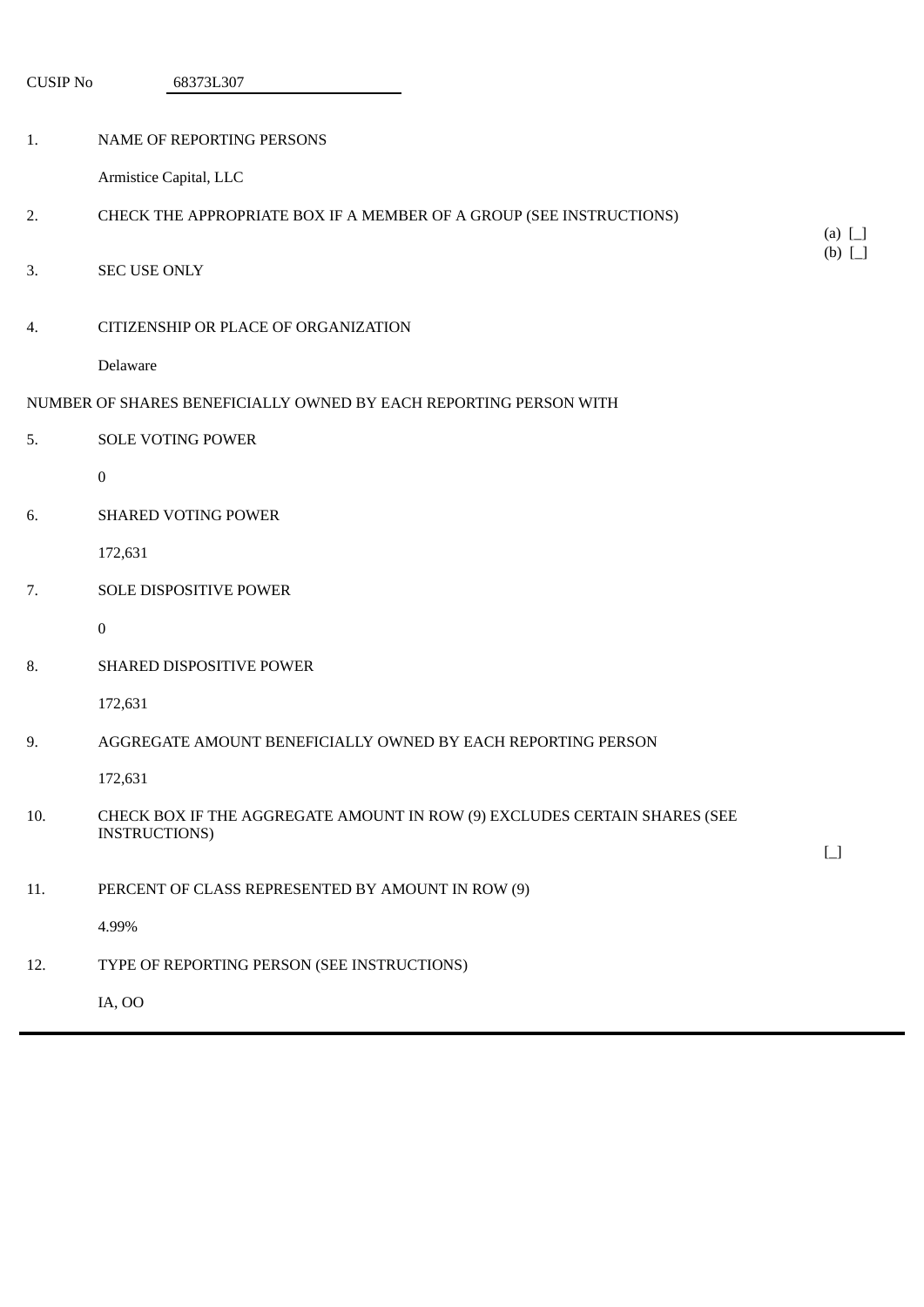| <b>CUSIP No</b> | 68373L307                                                                                  |              |
|-----------------|--------------------------------------------------------------------------------------------|--------------|
| 1.              | NAME OF REPORTING PERSONS                                                                  |              |
|                 | Armistice Capital Master Fund Ltd.                                                         |              |
|                 |                                                                                            |              |
| 2.              | CHECK THE APPROPRIATE BOX IF A MEMBER OF A GROUP (SEE INSTRUCTIONS)                        | $(a)$ $\Box$ |
|                 |                                                                                            | $(b)$ [_]    |
| 3.              | <b>SEC USE ONLY</b>                                                                        |              |
| 4.              | CITIZENSHIP OR PLACE OF ORGANIZATION                                                       |              |
|                 | Cayman Islands                                                                             |              |
|                 | NUMBER OF SHARES BENEFICIALLY OWNED BY EACH REPORTING PERSON WITH                          |              |
| 5.              | <b>SOLE VOTING POWER</b>                                                                   |              |
|                 | $\boldsymbol{0}$                                                                           |              |
| 6.              | <b>SHARED VOTING POWER</b>                                                                 |              |
|                 | 172,631                                                                                    |              |
| 7.              | SOLE DISPOSITIVE POWER                                                                     |              |
|                 | $\boldsymbol{0}$                                                                           |              |
| 8.              | SHARED DISPOSITIVE POWER                                                                   |              |
|                 | 172,631                                                                                    |              |
| 9.              | AGGREGATE AMOUNT BENEFICIALLY OWNED BY EACH REPORTING PERSON                               |              |
|                 | 172,631                                                                                    |              |
| 10.             | CHECK BOX IF THE AGGREGATE AMOUNT IN ROW (9) EXCLUDES CERTAIN SHARES (SEE<br>INSTRUCTIONS) |              |
|                 |                                                                                            | $\Box$       |
| 11.             | PERCENT OF CLASS REPRESENTED BY AMOUNT IN ROW (9)                                          |              |
|                 | 4.99%                                                                                      |              |
| 12.             | TYPE OF REPORTING PERSON (SEE INSTRUCTIONS)                                                |              |
|                 | CO                                                                                         |              |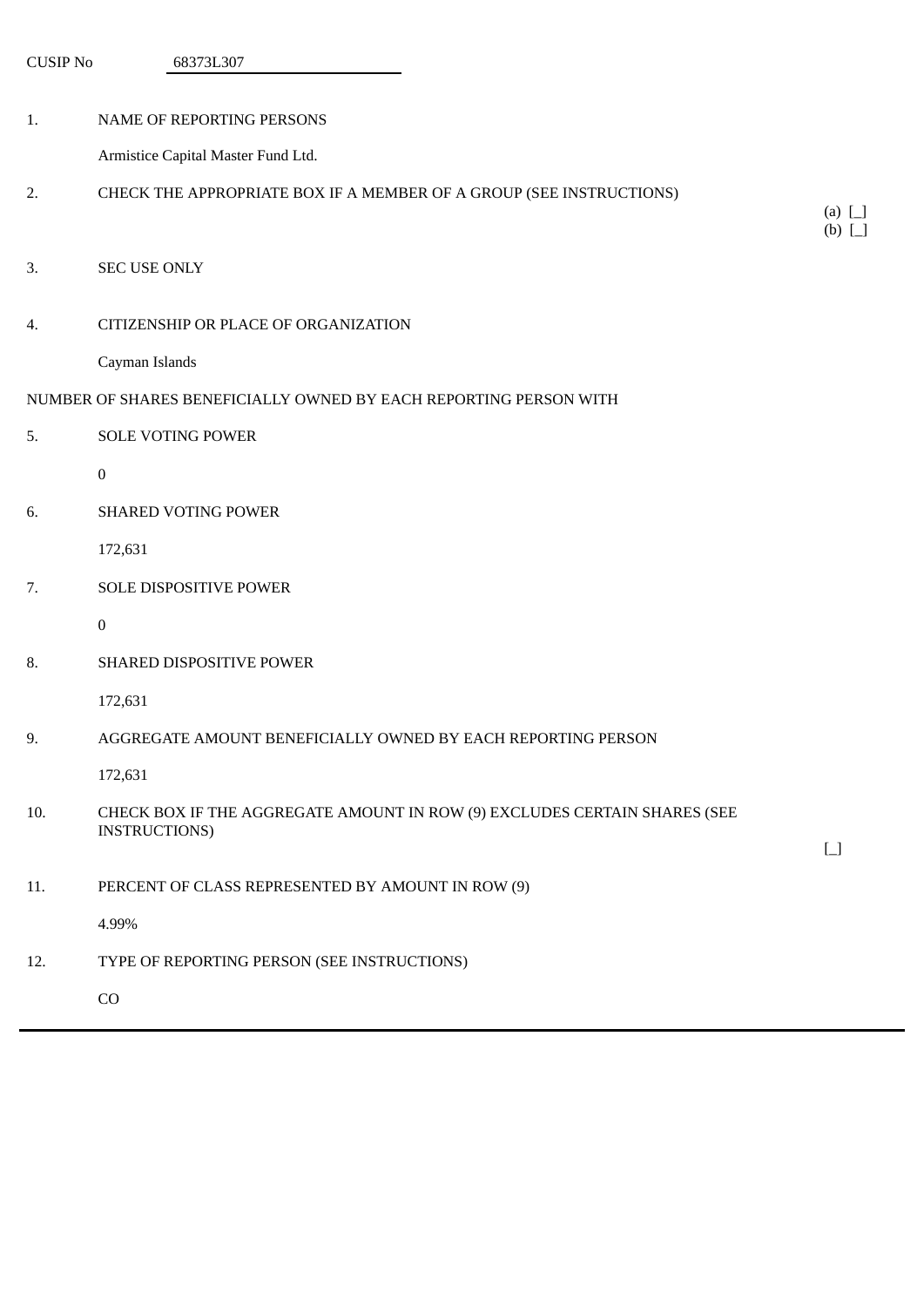| <b>CUSIP No</b> | 68373L307                                                                 |                            |
|-----------------|---------------------------------------------------------------------------|----------------------------|
|                 |                                                                           |                            |
| 1.              | NAME OF REPORTING PERSONS                                                 |                            |
|                 | Steven Boyd                                                               |                            |
| 2.              | CHECK THE APPROPRIATE BOX IF A MEMBER OF A GROUP (SEE INSTRUCTIONS)       |                            |
|                 |                                                                           | (a) $\Box$<br>$(b)$ $\Box$ |
| 3.              | <b>SEC USE ONLY</b>                                                       |                            |
|                 |                                                                           |                            |
| 4.              | CITIZENSHIP OR PLACE OF ORGANIZATION                                      |                            |
|                 | <b>United States of America</b>                                           |                            |
|                 | NUMBER OF SHARES BENEFICIALLY OWNED BY EACH REPORTING PERSON WITH         |                            |
| 5.              | <b>SOLE VOTING POWER</b>                                                  |                            |
|                 | $\boldsymbol{0}$                                                          |                            |
| 6.              | SHARED VOTING POWER                                                       |                            |
|                 | 172,631                                                                   |                            |
| 7.              | SOLE DISPOSITIVE POWER                                                    |                            |
|                 | $\boldsymbol{0}$                                                          |                            |
| 8.              | SHARED DISPOSITIVE POWER                                                  |                            |
|                 | 172,631                                                                   |                            |
| 9.              | AGGREGATE AMOUNT BENEFICIALLY OWNED BY EACH REPORTING PERSON              |                            |
|                 | 172,631                                                                   |                            |
| 10.             | CHECK BOX IF THE AGGREGATE AMOUNT IN ROW (9) EXCLUDES CERTAIN SHARES (SEE |                            |
|                 | <b>INSTRUCTIONS)</b>                                                      | $\Box$                     |
| 11.             | PERCENT OF CLASS REPRESENTED BY AMOUNT IN ROW (9)                         |                            |
|                 | 4.99%                                                                     |                            |
| 12.             | TYPE OF REPORTING PERSON (SEE INSTRUCTIONS)                               |                            |
|                 | IN, HC                                                                    |                            |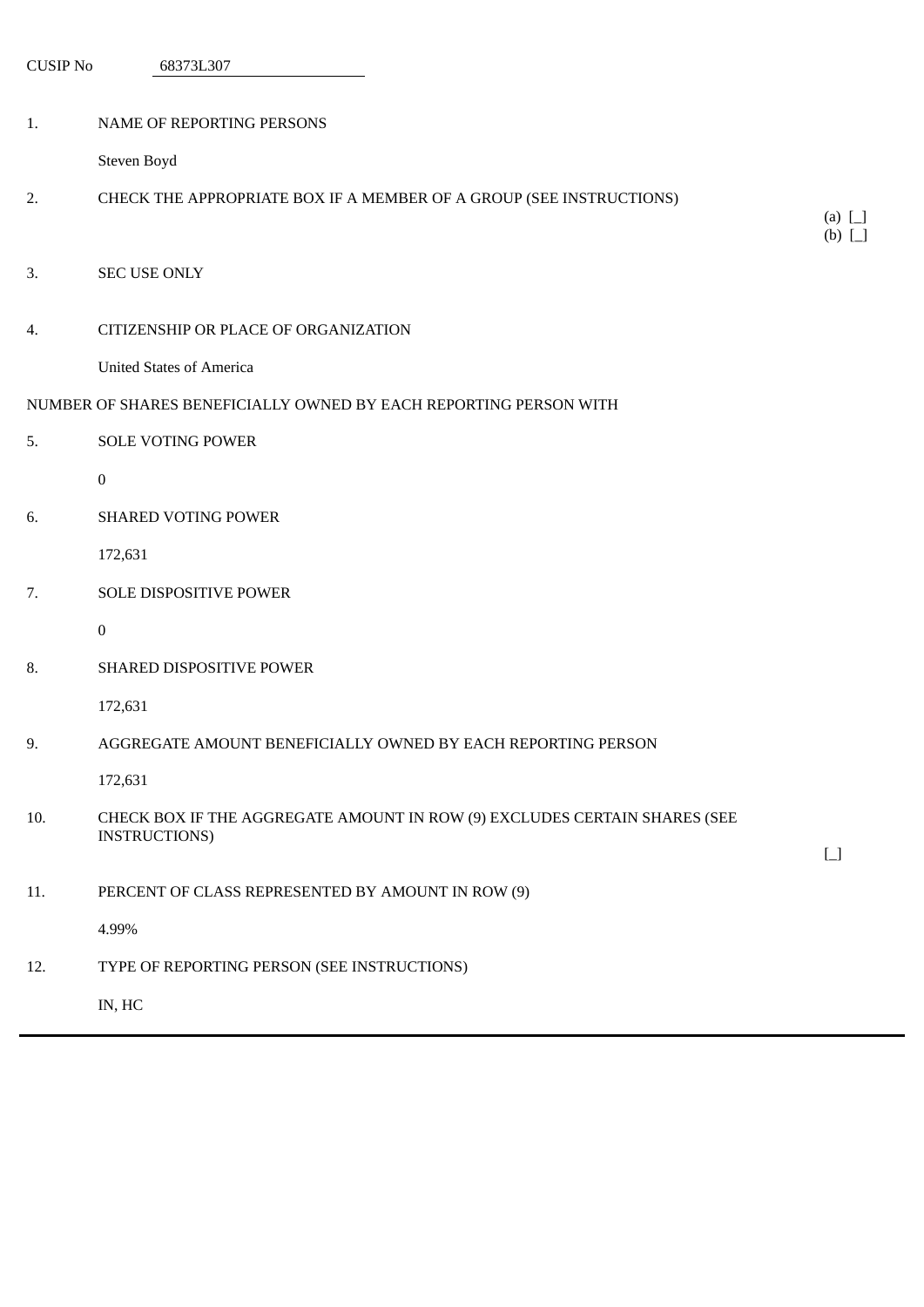| <b>CUSIP No</b> |      | 68373L307                                                                   |
|-----------------|------|-----------------------------------------------------------------------------|
|                 |      |                                                                             |
| Item 1.         | (a). | Name of Issuer:                                                             |
|                 |      | OpGen, Inc.                                                                 |
|                 | (b). | Address of Issuer's Principal Executive Offices:                            |
|                 |      | 708 Quince Orchard Road, Suite 205<br>Gaithersburg, Maryland 20878          |
|                 |      | <b>United States of America</b>                                             |
| Item 2.         | (a). | Name of Person Filing:                                                      |
|                 |      | Armistice Capital, LLC<br>Armistice Capital Master Fund Ltd.<br>Steven Boyd |
|                 | (b). | Address of Principal Business Office, or if None, Residence:                |
|                 |      | Armistice Capital, LLC                                                      |
|                 |      | 510 Madison Avenue, 7 <sup>th</sup> Floor                                   |
|                 |      | New York, New York 10022                                                    |
|                 |      | <b>United States of America</b>                                             |
|                 |      | Armistice Capital Master Fund Ltd.                                          |
|                 |      | c/o dms Corporate Services Ltd.                                             |
|                 |      | 20 Genesis Close                                                            |
|                 |      | P.O. Box 314                                                                |
|                 |      | Grand Cayman KY1-1104<br>Cayman Islands                                     |
|                 |      | Steven Boyd                                                                 |
|                 |      | c/o Armistice Capital, LLC                                                  |
|                 |      | 510 Madison Avenue, 7 <sup>th</sup> Floor                                   |
|                 |      | New York, New York 10022                                                    |
|                 |      | <b>United States of America</b>                                             |
|                 | (c)  | Citizenship:                                                                |
|                 |      | Armistice Capital, LLC - Delaware                                           |
|                 |      | Armistice Capital Master Fund Ltd. - Cayman Islands                         |
|                 |      | Steven Boyd - United States of America                                      |
|                 | (d). | Title of Class of Securities:                                               |
|                 |      | Common Stock, par value \$0.01 per share                                    |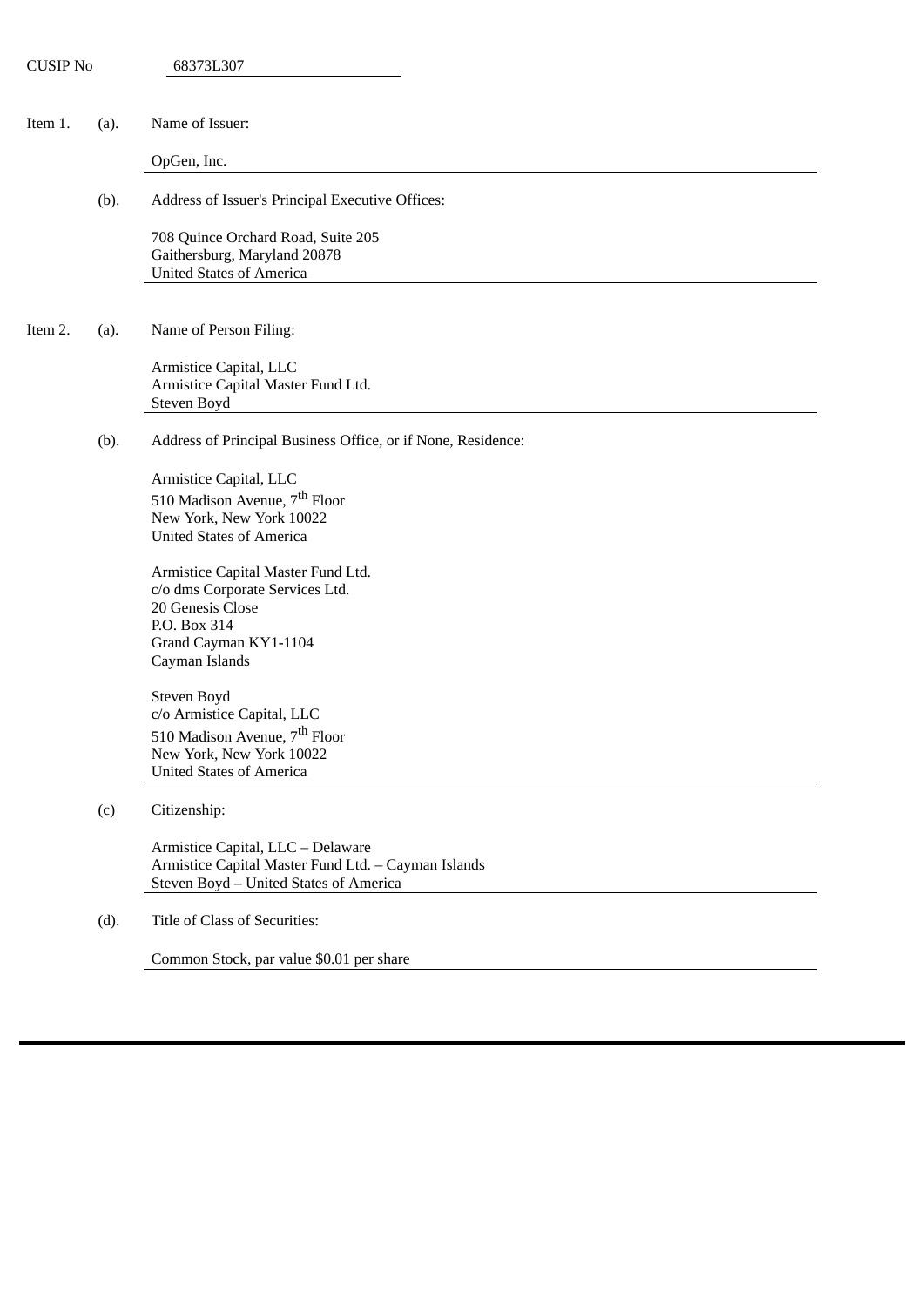(e). CUSIP Number:

# 68373L307

# Item 3.

If This Statement is filed pursuant to ss.240.13d-1(b) or 240.13d-2(b), or (c), check whether the person filing is a

- (a) [\_] Broker or dealer registered under Section 15 of the Exchange Act (15 U.S.C. 78c).
- (b) [\_] Bank as defined in Section 3(a)(6) of the Exchange Act (15 U.S.C. 78c).
- (c)  $\Box$  Insurance company as defined in Section 3(a)(19) of the Exchange Act (15 U.S.C. 78c).
- (d) [\_] Investment company registered under Section 8 of the Investment Company Act of 1940 (15 U.S.C. 80a-8).
- (e)  $\Box$  An investment adviser in accordance with § 240.13d-1(b)(1)(ii)(E);
- (f)  $\Box$  An employee benefit plan or endowment fund in accordance with § 240.13d-1(b)(1)(ii)(F);
- (g)  $\Box$  A parent holding company or control person in accordance with Rule 13d-1(b)(1)(ii)(G);
- (h) [\_] A savings association as defined in Section 3(b) of the Federal Deposit Insurance Act (12 U.S.C.1813);
- (i)  $\Box$  A church plan that is excluded from the definition of an investment company under Section 3(c)(14) of the Investment Company Act of 1940 (15 U.S.C. 80a-3);
- (i)  $\Box$  Group, in accordance with s.240.13d-1(b)(1)(ii)(J).

# Item 4. Ownership.

Provide the following information regarding the aggregate number and percentage of the class of securities of the issuer identified in Item 1.

(a) Amount beneficially owned:

Armistice Capital, LLC – 172,631 Armistice Capital Master Fund Ltd. – 172,631 Steven Boyd – 172,631

(b) Percent of class:

Armistice Capital, LLC – 4.99% Armistice Capital Master Fund Ltd. – 4.99% Steven Boyd – 4.99%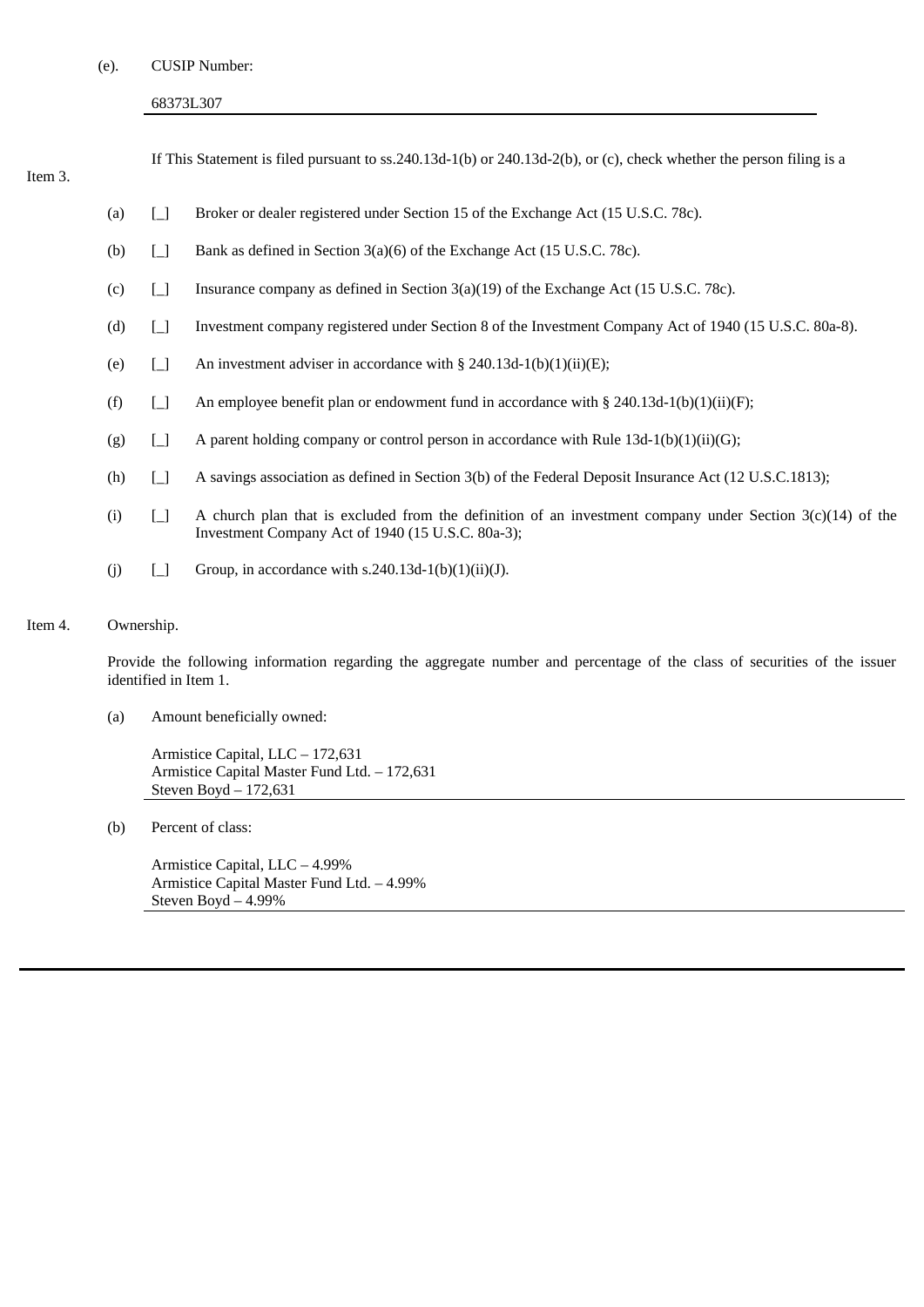- (c) Number of shares as to which the person has:
	- (i) Sole power to vote or to direct the vote

Armistice Capital, LLC – 0 Armistice Capital Master Fund Ltd. – 0 Steven Boyd – 0

(ii) Shared power to vote or to direct the vote

Armistice Capital, LLC – 172,631 Armistice Capital Master Fund Ltd. – 172,631 Steven Boyd – 172,631

(iii) Sole power to dispose or to direct the disposition of

Armistice Capital, LLC – 0 Armistice Capital Master Fund Ltd. – 0 Steven Boyd – 0

(iv) Shared power to dispose or to direct the disposition of

Armistice Capital, LLC – 172,631 Armistice Capital Master Fund Ltd. – 172,631 Steven Boyd – 172,631

Item 5. Ownership of Five Percent or Less of a Class.

If this statement is being filed to report the fact that as of the date hereof the reporting person has ceased to be the beneficial owner of more than five percent of the class of securities, check the following [X].

Item 6. Ownership of More Than Five Percent on Behalf of Another Person.

If any other person is known to have the right to receive or the power to direct the receipt of dividends from, or the proceeds from the sale of, such securities, a statement to that effect should be included in response to this item and, if such interest relates to more than five percent of the class, such person should be identified. A listing of the shareholders of an investment company registered under the Investment Company Act of 1940 or the beneficiaries of employee benefit plan, pension fund or endowment fund is not required.

N/A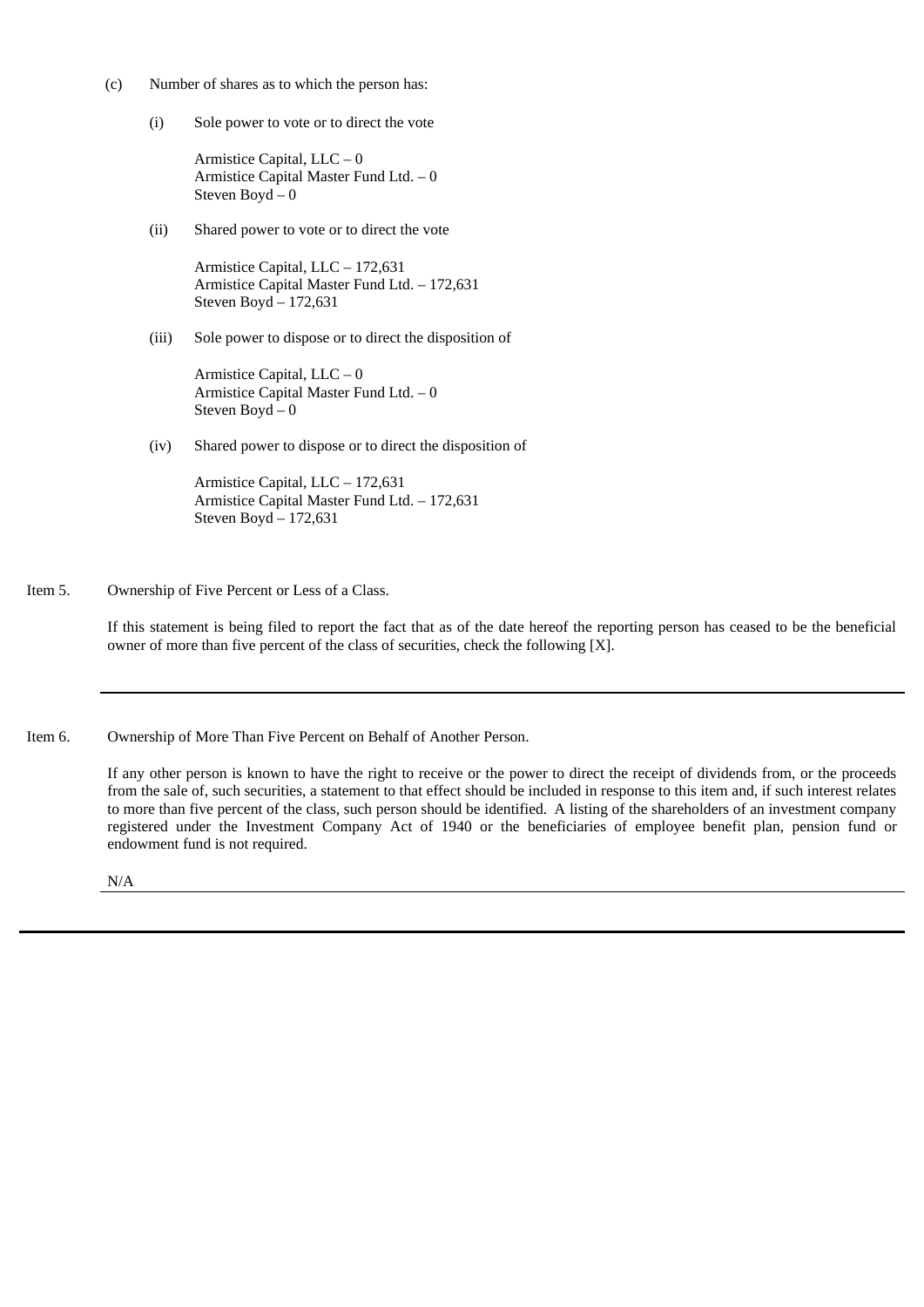Item 7. Identification and Classification of the Subsidiary Which Acquired the Security Being Reported on by the Parent Holding Company.

> If a parent holding company has filed this schedule, pursuant to Rule 13d-1(b)(1)(ii)(G), so indicate under Item 3(g) and attach an exhibit stating the identity and the Item 3 classification of the relevant subsidiary. If a parent holding company has filed this schedule pursuant to Rule 13d-1(c) or Rule 13d-1(d), attach an exhibit stating the identification of the relevant subsidiary.

N/A

## Item 8. Identification and Classification of Members of the Group.

If a group has filed this schedule pursuant to  $\S240.13d-1(b)(1)(ii)(J)$ , so indicate under Item 3(j) and attach an exhibit stating the identity and Item 3 classification of each member of the group. If a group has filed this schedule pursuant to §240.13d-1(c) or §240.13d-1(d), attach an exhibit stating the identity of each member of the group.

N/A

## Item 9. Notice of Dissolution of Group.

Notice of dissolution of a group may be furnished as an exhibit stating the date of the dissolution and that all further filings with respect to transactions in the security reported on will be filed, if required, by members of the group, in their individual capacity. See Item 5.

N/A

#### Item 10. Certification.

By signing below I certify that, to the best of my knowledge and belief, the securities referred to above were not acquired and are not held for the purpose of or with the effect of changing or influencing the control of the issuer of the securities and were not acquired and are not held in connection with or as a participant in any transaction having that purpose or effect, other than activities solely in connection with a nomination under § 240.14a-11.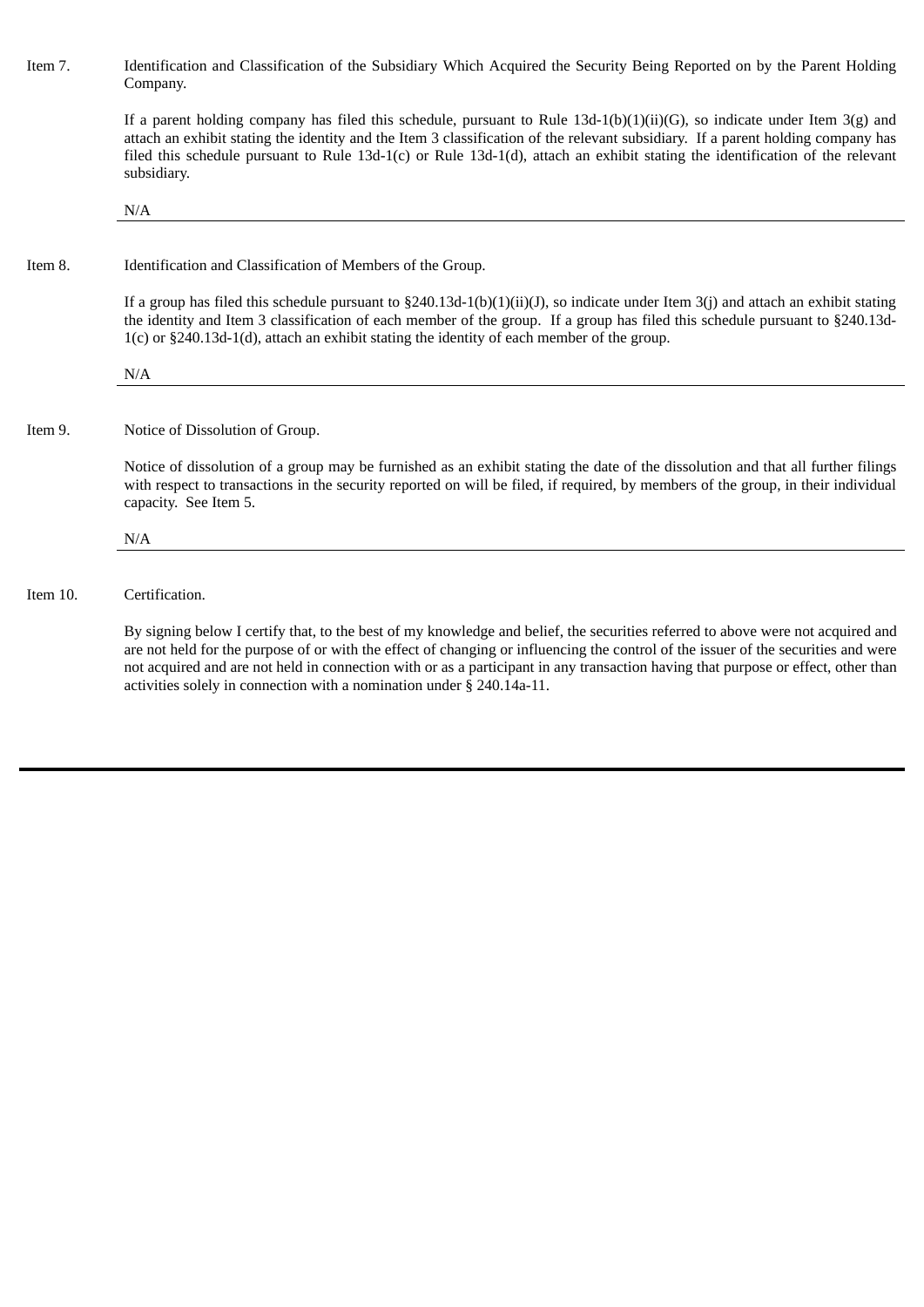## **SIGNATURE**

After reasonable inquiry and to the best of my knowledge and belief, I certify that the information set forth in this statement is true, complete and correct.

November 1, 2019

(Date)

Armistice Capital, LLC\*

By: /s/ Steven Boyd Steven Boyd Managing Member

Armistice Capital Master Fund Ltd.

By: /s/ Steven Boyd Steven Boyd Director

/s/ Steven Boyd\* Steven Boyd

\* This Reporting Person disclaims beneficial ownership in the Common Stock, except to the extent of his or its pecuniary interest therein.

The original statement shall be signed by each person on whose behalf the statement is filed or his authorized representative. If the statement is signed on behalf of a person by his authorized representative other than an executive officer or general partner of the filing person, evidence of the representative's authority to sign on behalf of such person shall be filed with the statement, provided, however, that a power of attorney for this purpose which is already on file with the Commission may be incorporated by reference. The name and any title of each person who signs the statement shall be typed or printed beneath his signature.

Note. Schedules filed in paper format shall include a signed original and five copies of the schedule, including all exhibits. See s.240.13d-7 for other parties for whom copies are to be sent.

Attention. Intentional misstatements or omissions of fact constitute Federal criminal violations (see 18 U.S.C. 1001).